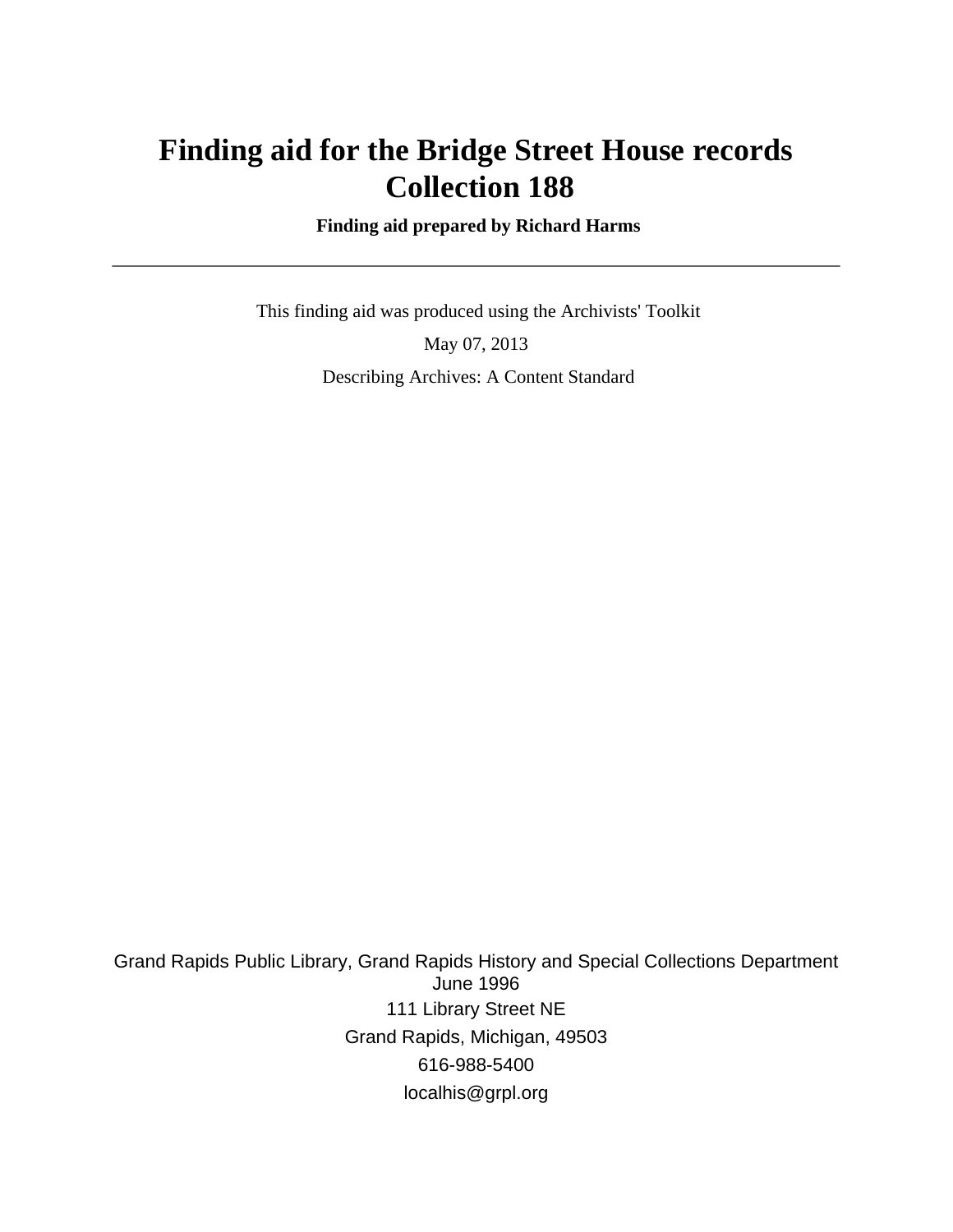# **Table of Contents**

l,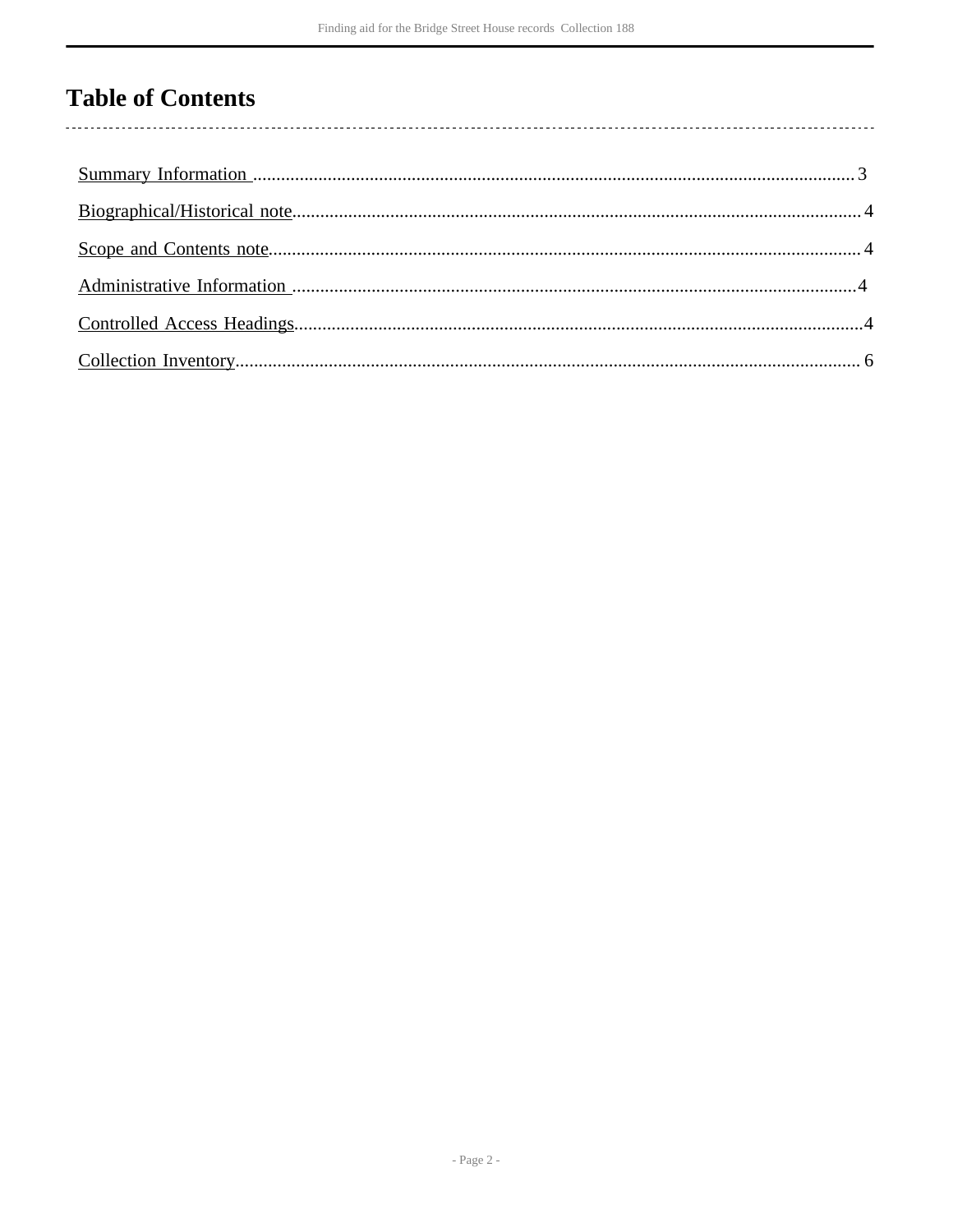# <span id="page-2-0"></span>**Summary Information**

...................................

| <b>Repository</b> | Grand Rapids Public Library, Grand Rapids History and Special<br><b>Collections Department</b>                                                                                                                                                                                                                                                                                                                                                                                                                                                                                                                                              |
|-------------------|---------------------------------------------------------------------------------------------------------------------------------------------------------------------------------------------------------------------------------------------------------------------------------------------------------------------------------------------------------------------------------------------------------------------------------------------------------------------------------------------------------------------------------------------------------------------------------------------------------------------------------------------|
| <b>Creator</b>    | Bridge Street House. (Grand Rapids, Mich.)                                                                                                                                                                                                                                                                                                                                                                                                                                                                                                                                                                                                  |
| <b>Title</b>      | <b>Bridge Street House records</b>                                                                                                                                                                                                                                                                                                                                                                                                                                                                                                                                                                                                          |
| Date [inclusive]  | 1854-1860                                                                                                                                                                                                                                                                                                                                                                                                                                                                                                                                                                                                                                   |
| <b>Extent</b>     | 1.3 Linear feet One box                                                                                                                                                                                                                                                                                                                                                                                                                                                                                                                                                                                                                     |
| Language          | English                                                                                                                                                                                                                                                                                                                                                                                                                                                                                                                                                                                                                                     |
| <b>Abstract</b>   | The Bridge Street House was an early tavern and hotel in Grand Rapids,<br>Michigan. This collection includes three volumes of records from the<br>hotel: a register from 1857-1860 and day books from 1853-1854 and<br>1857-1861. Though apparently not comprehensive, these volumes detail<br>the daily expenses of the hotel, before and after the structure burned in<br>1855. The names of guests of the hotel are included from 1854 to 1860,<br>primarily after the building reopened after the fire. The volumes provide<br>insight into the business of the hotel and also into temporary residents in<br>the city of Grand Rapids. |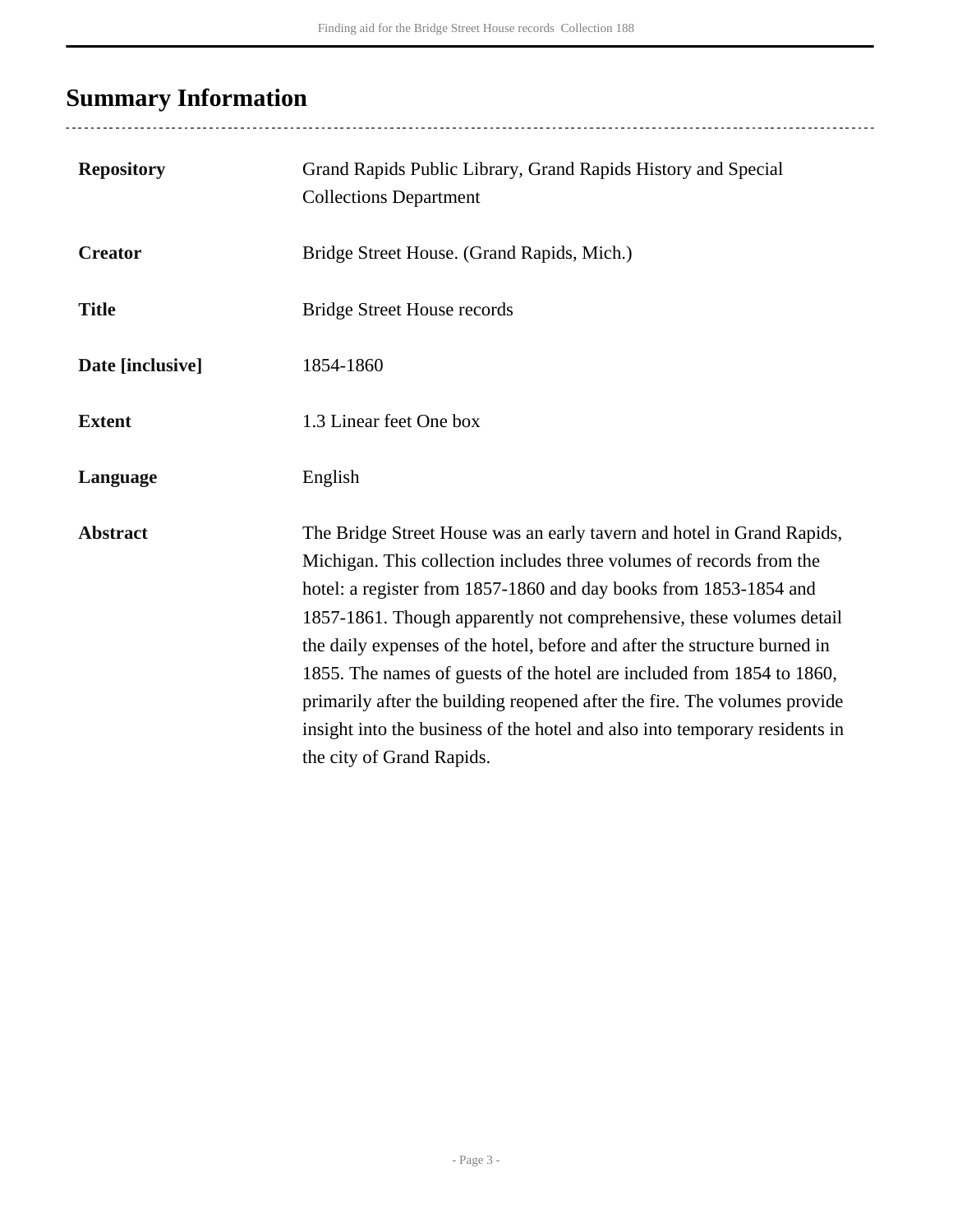# <span id="page-3-0"></span>**Biographical/Historical note**

The Bridge Street House was built at the corner of E. Bridge (now Michigan) and Kent streets in 1837 as a tavern. Over the course of time the wood frame structure was enlarged to accommodate overnight guests until it was destroyed by fire on February 10, 1855. It was rebuilt and reopened on June 12, 1857. During the Civil War, the hotel served as the headquarters for recruiting officers and, until the Michigan Veteran's Facility was built in 1886, it also was a meeting place for veterans after the war.

Just prior to the fire, the hotel was run by Gottlieb Christ, a German immigrant who had previously been in the beer brewing business with his two brothers.

## <span id="page-3-1"></span>**Scope and Contents note**

Details the daily expenses of the hotel, located at the corner of Michigan and Kent streets, before and after the structure burned in 1855, as well as the guests of the Bridge Street House after the building reopened.

## <span id="page-3-2"></span>**Administrative Information**

### **Publication Information**

Grand Rapids Public Library, Grand Rapids History and Special Collections Department June 1996

#### **Immediate Source of Acquisition note**

Mrs. E.H. Christ, November 12, 1928; accession number 00.000

## <span id="page-3-3"></span>**Controlled Access Headings**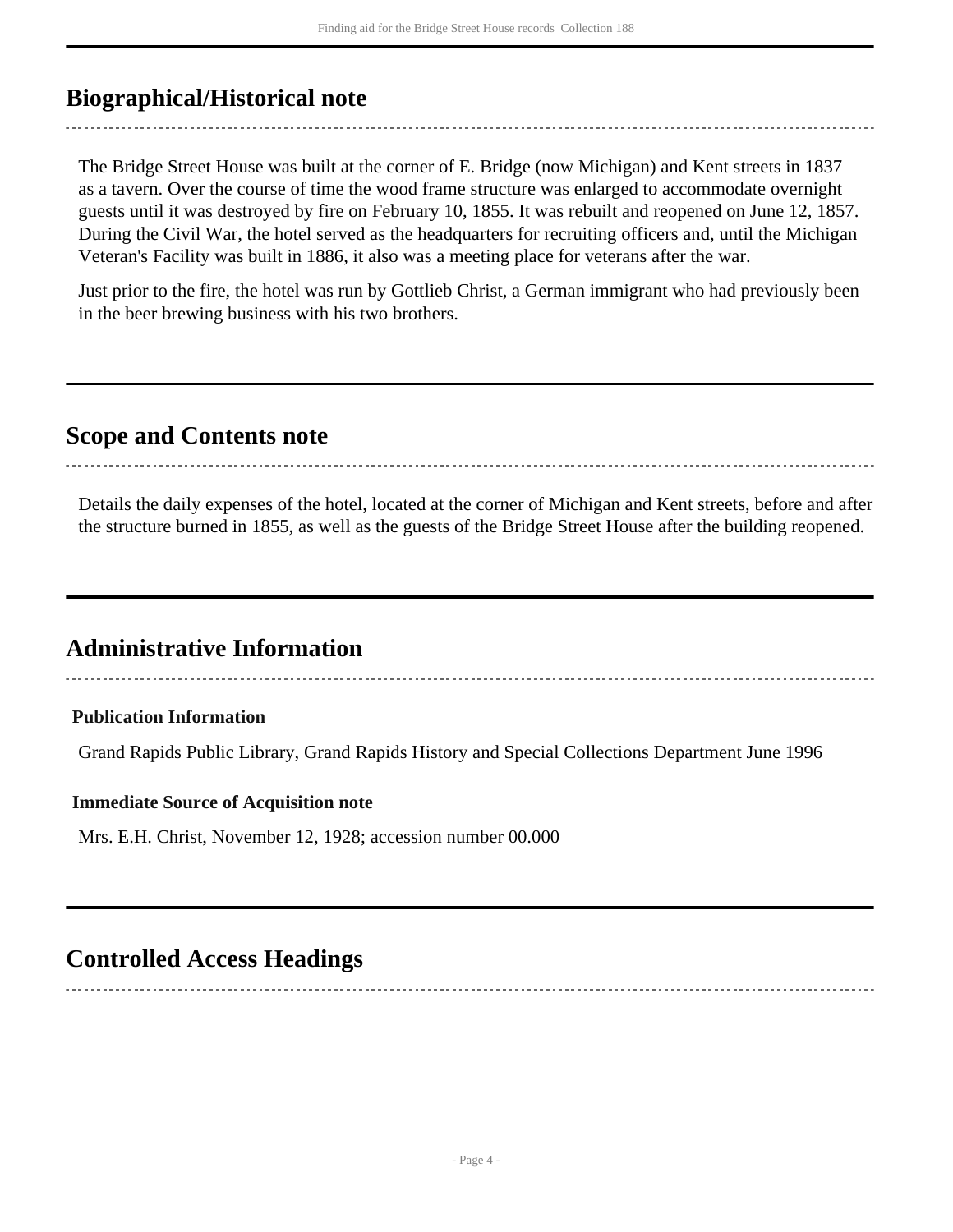### **Corporate Name(s)**

• Bridge Street House. (Grand Rapids, Mich.)

## **Genre(s)**

• registers (lists)

### **Geographic Name(s)**

• Grand Rapids (Mich.) -- History -- 19th Century

### **Subject(s)**

• Hotels -- Michigan -- Grand Rapids -- History